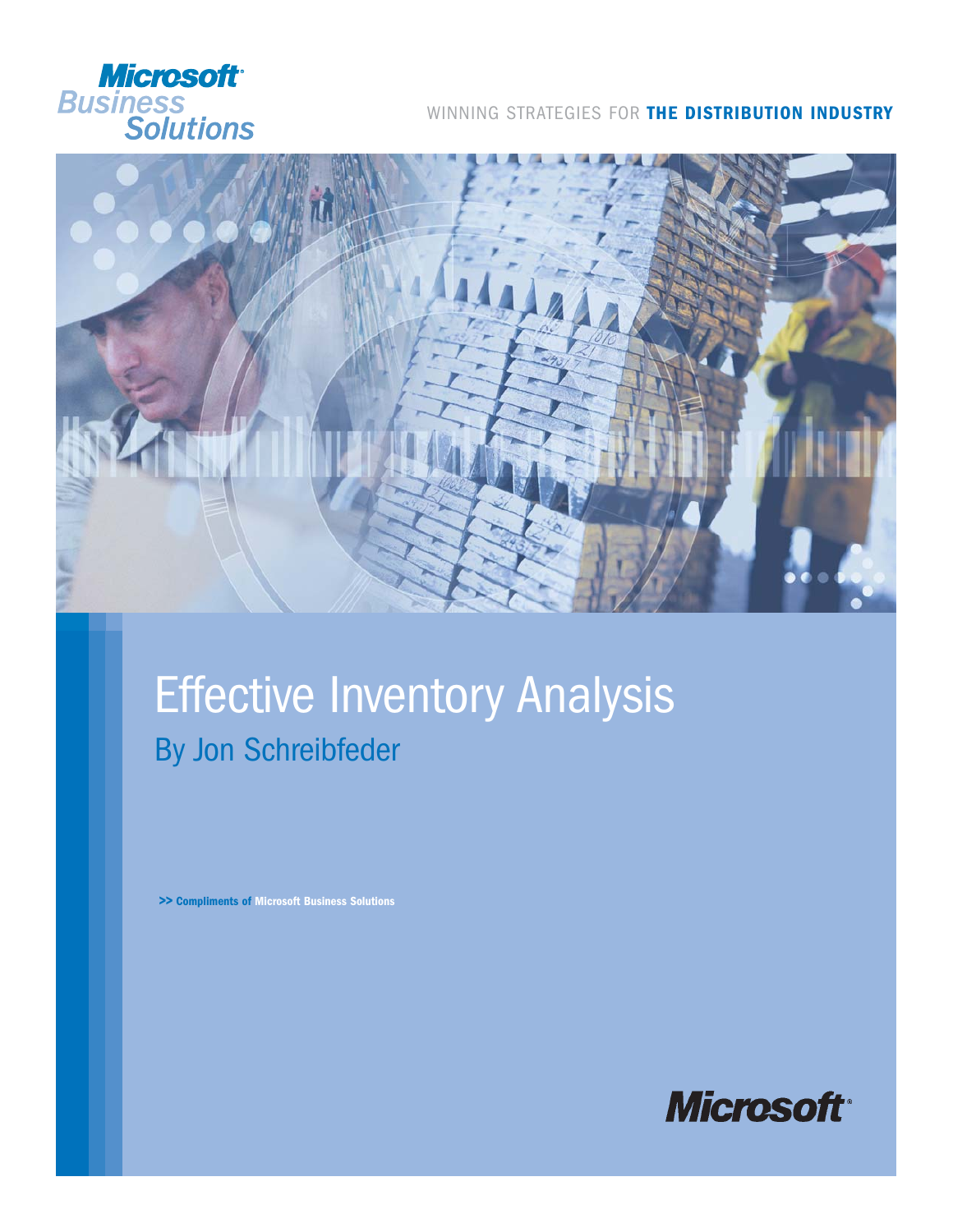

# **Contents**

| $\mathbf{2}$         | <b>Effective Inventory Analysis</b>       |
|----------------------|-------------------------------------------|
| $\overline{2}$       | <b>Customer Service Level</b>             |
| 3                    | <b>Number of Stockouts</b>                |
| 3 <sup>1</sup>       | <b>Inventory Turnover</b>                 |
| $\blacktriangleleft$ | <b>Turn Earn Index</b>                    |
| 4                    | Gross Margin Return on Investment (GMROI) |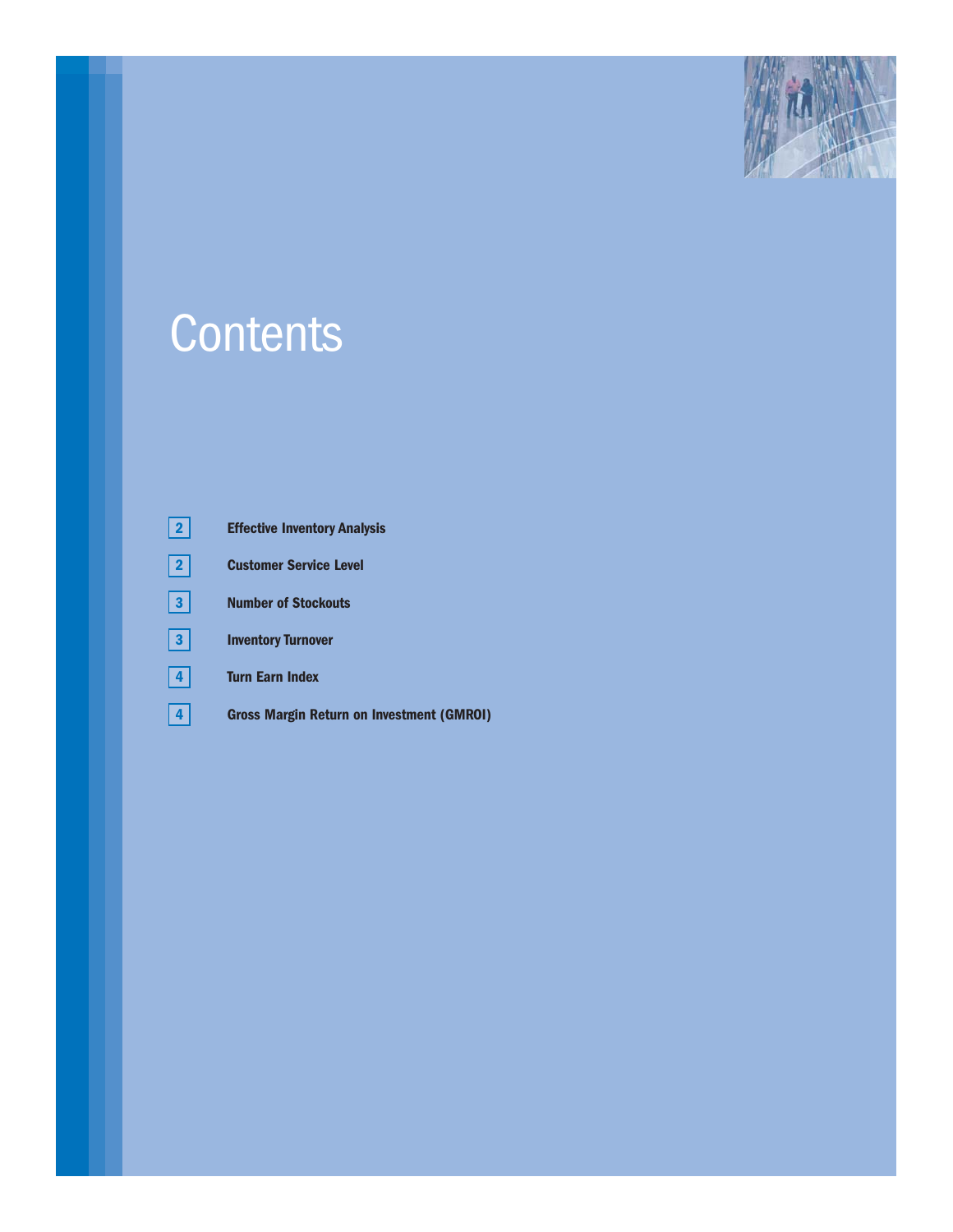### **Helping Distributors Maximize Business Potential >> Through Education and World-Class Technology**

#### **From Microsoft Business Solutions**

Our goal is to help distributors reach their maximum business potential by delivering connected solutions designed to meet unique business processes through trusted partnerships and ongoing service.

This report is the sixth in a series of white papers designed to help forward-thinking distributors increase efficiency, customer service and profitability with smart inventory management strategies based on tried and proven methods and best practices.

The author, Jon Schreibfeder, draws from decades of experience helping more than 1,000 distributors achieve better inventory management. A popular speaker at distribution conferences, Mr. Schreibfeder has literally "written the book" on this topic, with Achieving Effective Inventory Management now in its second edition.

As a leading provider of specialized distribution and business management systems, Microsoft Business Solutions is pleased to sponsor this series. We are committed to serving the success of companies in the distribution industry through education and world-class technology.

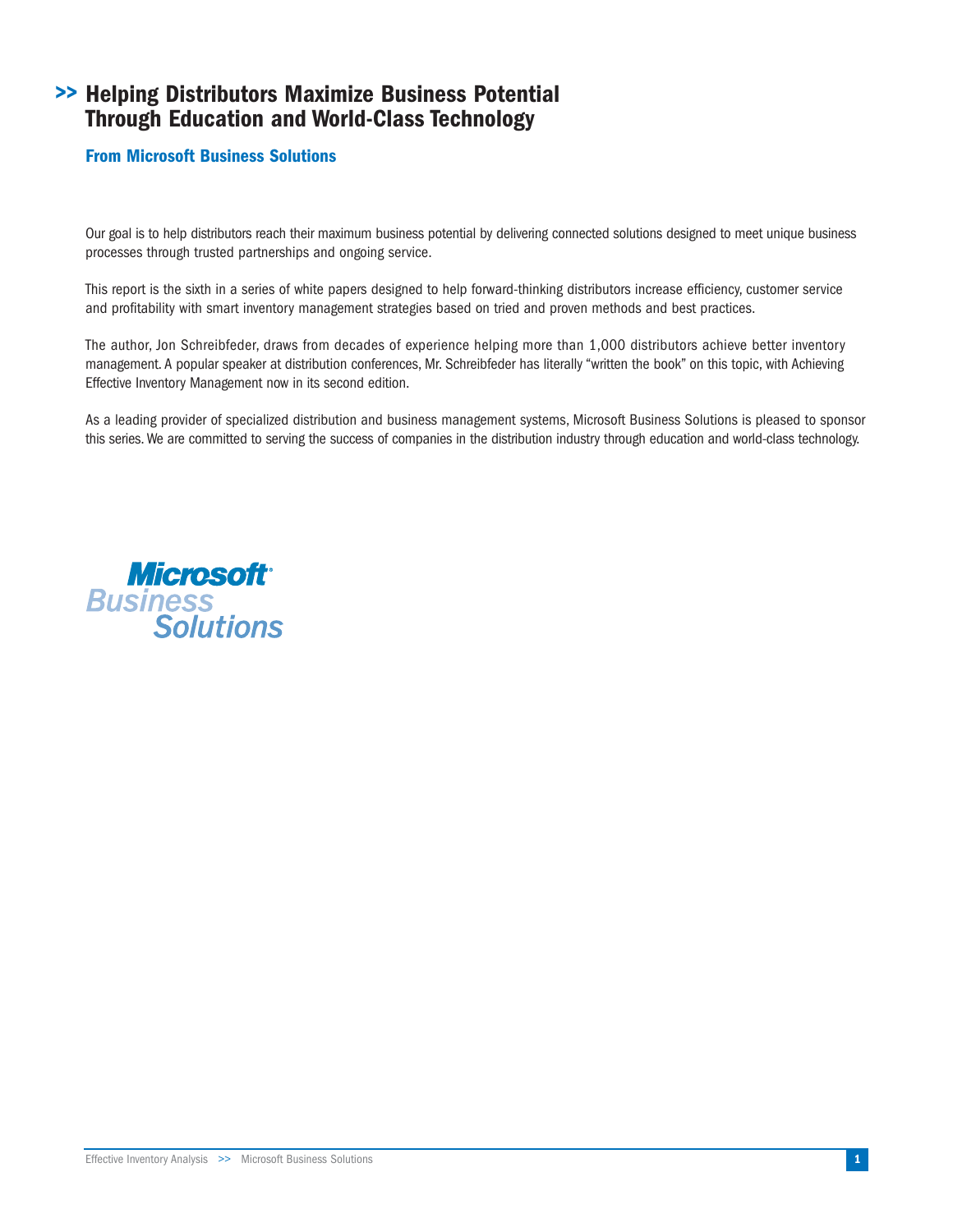## **Effective Inventory Analysis >>**

Inventory is the largest and probably the most important asset of many distributors. More money is probably tied up in inventory than in buildings or equipment. And inventory is usually less "liquid" than accounts receivable. That is, it is harder to turn inventory back into cash to pay employees and expenses. If distributors do not have this money invested in the right amount of the right products, they cannot provide the service to customers necessary to be successful. It is crucial that every distributor develops and uses a comprehensive set of tools that allows them to closely monitor the performance of their investment in inventory. In this document we will discuss several simple measurements that will help ensure that you are maximizing the profitability and productivity of your investment in inventory.

#### **Customer Service Level**

The customer service level measures how often you have the items you've committed to stock when your customers want them. It is the most important measurement because if you do not have what your customers want, when they want it, they will probably look for it elsewhere. The customer service level is calculated with the following formula:

#### **Number of line items for stocked products shipped complete by the promise date Total number of line items for stocked products ordered**

Notice that we measure line items shipped complete. That is, when the entire quantity ordered is delivered by the date promised to the customer. If the customer orders ten pieces, and you ship ten pieces, you get credit towards the customer service level. But if a customer orders 25 pieces, and you only ship 24 pieces before the promise date, you get no credit. Why no "partial credit" for shipping 24 out of 25 pieces?

- **> If the customer wanted 24 pieces, he or she would have ordered 24 pieces. They want 25! The customer has to find that last one somewhere else. Probably at your competitor's warehouse down the street.**
- **> Even if your customer doesn't immediately need all 25 pieces and can wait for you to receive more in a replenishment shipment, your failure to have all 25 pieces in stock causes them to experience the cost of processing two stock receipts (and your warehouse to absorb the cost of filling two orders for the single transaction).**

When calculating your customer service level, we only include sales of stocked items that are filled using warehouse inventory. We don't include sales of other kinds of products such as:

- **Special Order Items > Items that you do stock, but are specially ordered to fill specific customer requirements.**
- **Direct or "drop" shipments >** Material sent directly from a vendor to your customer.

Shipments of these types of items do not reflect how well you stock material to meet your customers' immediate needs. Distributors who include special order items and direct shipments when calculating a customer service level tend to overstate how well they are serving their customers from warehouse inventory.

Sure, you would probably like to be able to fill 100% of customer requests for stock items out of your warehouse inventory. But this is often not practical. To understand why, let's look at a graph that compares the number of customer orders for a popular stock item against the quantity ordered on each order:

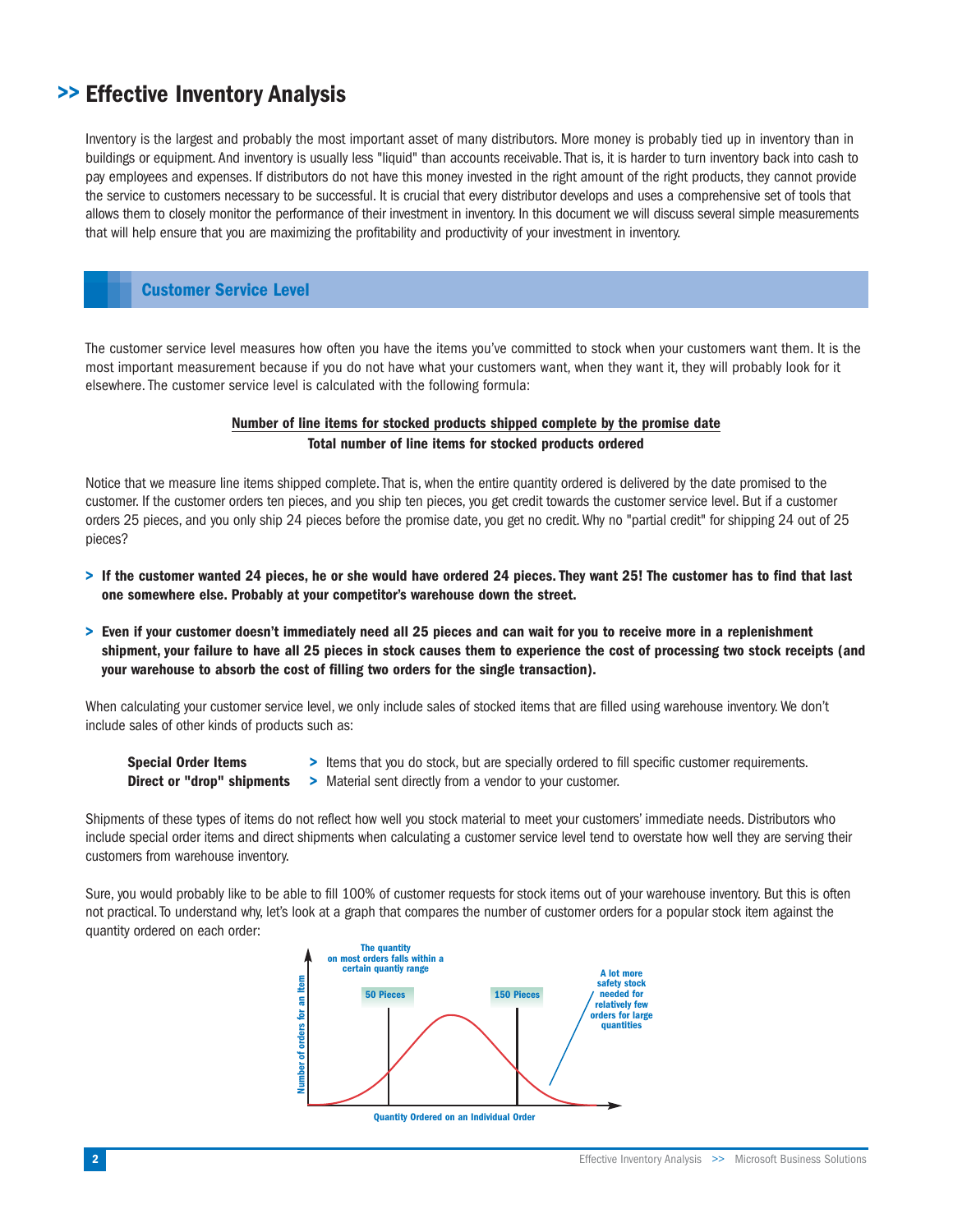For example, the quantity ordered of a specific stocked item falls between 50 and 150 pieces. But you might have a few orders for more than 500 pieces. Do you want to always have enough inventory on hand to fill these few orders for an unusually large quantity? You probably can't afford to maintain enough stock to fill unusually large sales of every stock item. That's why most distributors are satisfied with a 95% customer service level. That is, 95% of the time they have the entire quantity requested of a stock item.

#### **Number of Stockouts**

Some distributors have trouble accurately measuring their customer service level. An alternative is to monitor both the number and length of stock outs, particularly of fast moving "A" ranked products. After all, if you do not have a product in stock, it cannot be immediately supplied to a customer. And "A" ranked products are those that are requested most often by customers.

The reason we track both the number of times a product is out of stock and the length of each stockout is that each measurement can identify a different problem. If the number of stockouts is high, you are continually receiving shipments of the product but the quantity is quickly used or sold. *Your buyers are not ordering enough of the product on each replenishment order!* On the other hand if you are out of an item for an extended length of time, the problem is probably associated with a longer than anticipated lead time from the supplier. *Your buyers need to work to improve the reliability of their source of supply.*

#### **Inventory Turnover**

Inventory turnover measures the number of times we sell or "turn" our average inventory investment. In other words it determines the number of "opportunities to earn a profit" you experience each year from your investment in stock inventory. Inventory turnover is calculated by dividing annual cost of goods sold from stock sales over the past 12 months by the average inventory value over the same 12 months:

#### **Cost of Goods Sold From Stock Sales Over the Past 12 Months Average Inventory Value Over the Past 12 Months**

As with the customer service level, non-stock sales and direct shipments are excluded from the cost of goods sold figure in the numerator of the equation. These special sales are not filled from inventory and including them in the calculation would exaggerate turnover.We use the cost of good sold over the past 12 months to avoid distortions in turnover throughout the year. If we used "annualized" year to date figures (i.e., year to date figures projected for the entire year) and the first several months were the "slow" period of the year, we would underestimate inventory turnover. On the other hand if the first several months comprised the popular season, turnover would be overestimated during these months. Using the cost of goods sold over a "rolling" 12 months eliminates this effect of seasonality in our calculation. The average inventory value in the denominator of the turnover equation is the calculated by taking the average of the ending inventory value over each of the past 12 months.

The "cost basis" used to calculate the cost of goods sold and inventory value is usually average cost, but replacement or standard cost can be also be applied. By using the same 12 months history and cost basis in the numerator and denominator of the turnover equation, we obtain an accurate measurement that can be used to track improvement in inventory performance over time.

Customer service level and stockout analysis reveal how well you are meeting your customers expectations. That is how often you have what they need or want available for immediate delivery. Turnover is different. It is a gauge of profitability. Let's look at an example: Suppose you sold \$10,000 worth of a product in the past 12 months and the average value of the inventory of the product was \$1000. The result is 10 inventory turns (\$10,000 ÷ \$1,000), or 10 opportunities to earn a profit from the \$1,000 average inventory investment. But should you always strive to maximize your inventory turnover or opportunities to earn a profit? Not necessarily. You also have to consider your profitability of each of these opportunities. An analysis that combines turnover with profitability is the "turn-earn index".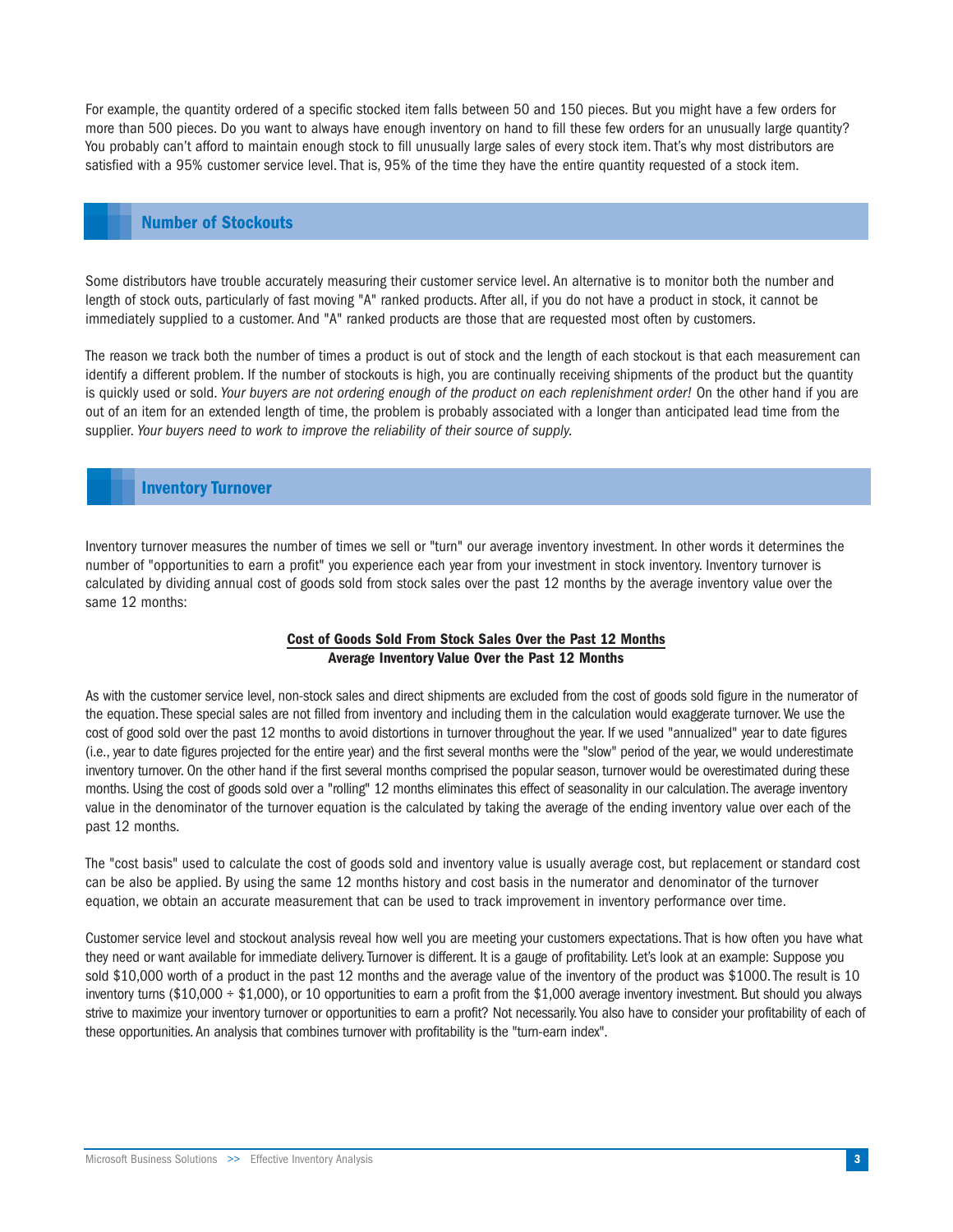**Turn Earn Index**

If a distributor enjoys high profit margins, he can be very successful with low inventory turnover. Many surplus wholesalers justify keeping items in their warehouses for years because they bought material at a very low cost and will eventually sell some of it at a premium price. On the other hand some distributors have very low profit margins. In order to survive they have to have a high rate of inventory turnover.

The turn-earn index combines gross margin and turnover. It is calculated by multiplying inventory turnover by gross margin percentage: **Turn-Earn Index = Turnover \* Gross Margin**

For example, if a distributor has an average gross margin of 25% and experiences six inventory turns he has a turn-earn index of 150: **6 Turns \* 25% Gross Margin = 150 Turn Earn Index**

A distributor with an average 10 % gross margin has to turn her inventory 15 times to achieve the same turn-earn index: **15 Turns \* 10% Gross Margin = 150 Turn Earn Index**

But if a distributor has a relatively high gross margin of 50%, he only needs three inventory turns to attain the same turn-earn index: **3 Turns \* 50% Gross Margin = 150 Turn Earn Index**

Most distributors try to have an overall turn-earn index of at least 120. That is turning inventory over three times with a 40% gross margin or four times with a 30% gross margin.

#### **Gross Margin Return on Investment (GMROI)**

A similar measurement to the turn-earn index is gross margin return on investment or GMROI. The GMROI represents the amount of gross profit earned for every dollar of the average inventory investment. It is calculated by dividing gross profit dollars by the average inventory investment:

#### **Gross Margin \$ Average Inventory Investment \$**

Note that though the turn-earn index and GMROI both measure profitability against inventory investment, they are two different metrics. Compare the turn-earn index and GMROI for an item with the following characteristics:

|              | <b>Turn-Earn Index =</b>                        |                                      |            |
|--------------|-------------------------------------------------|--------------------------------------|------------|
| $=$ \$10,000 | <b>Gross Margin</b>                             | * Annual Turnover                    |            |
| $=$ \$ 7.500 | $( $10,000 - $7,500 ) \div $10,000$             | $*$ \$7,500 ÷ \$2,000                |            |
| $=$ \$ 2.500 | 25%                                             | $*3.75$                              | $= 93.75$  |
| $=$ \$ 2,000 |                                                 |                                      |            |
|              | $GMROI =$                                       |                                      |            |
|              | <b>Gross Profit S</b><br>$( $10,000 - $7,500 )$ | + Average Inventory Value<br>\$2,000 | $= 125.00$ |
|              |                                                 |                                      |            |

The turn-earn index is not better than the GMROI (or visa versa). These measurements just use different scales, like Fahrenheit and centigrade temperatures. Be sure not to confuse one with another. GMROI will always be greater than an equivalent turn-earn index. Our minimum turn-earn index goal of 120 is equivalent to a GMROI of 160.

There are literally hundreds of measurements to evaluate inventory. A distributor can drown in the analysis reports produced by many computer systems. The customer service level/stockout analysis, inventory turnover, and turn-earn index/GMROI provide clear concise examinations of the current state of this large, critical investment. Each can be applied to a single item, specific product line, the entire stock of a warehouse or a distributor's entire inventory. They also can be used to measure the improvement in inventory performance over time. Without meaningful analysis, can you tell if you are making progress?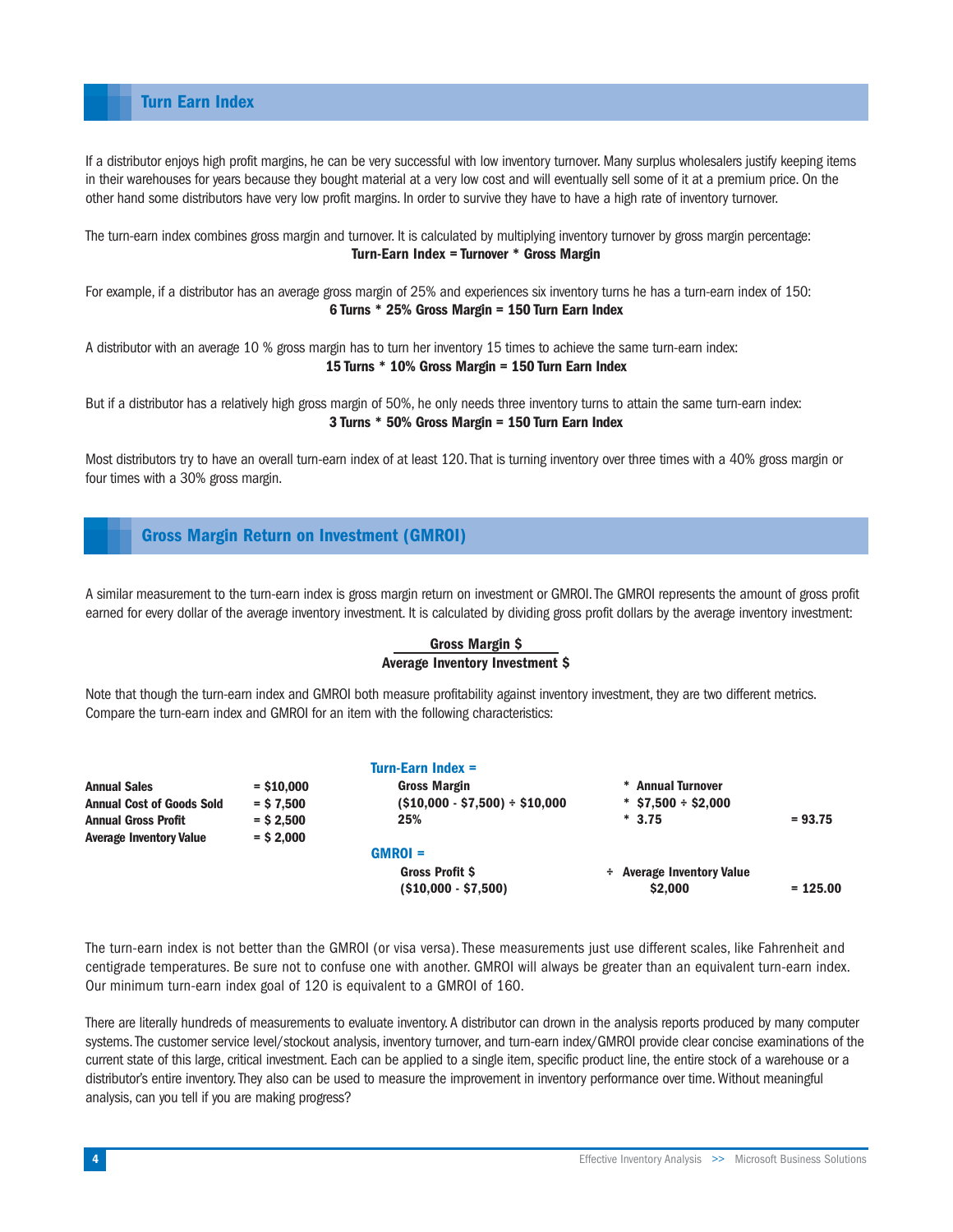## **>> Leap Ahead with Microsoft Business Solutions for the Distribution Industry!**

Microsoft Business Solutions offers an integrated set of specialized distribution and business management systems that are specifically designed to meet the needs of the distribution industry. You'll find deep functionality in our solutions such as inventory, order and purchasing management, sales forecasting, e-commerce and warehouse management. These distribution-focused modules integrate smoothly with dozens of business management systems to meet the diverse needs of your business, including accounting, customer relationship management (CRM), human resources/payroll, supply chain management, distribution and more.

It's all designed to help you improve profitability by streamlining and connecting every step of your operations – from inventory and sales order management through forecasting and financial reporting. And it comes packed with tools to help dramatically reduce costs, eliminate time-consuming processes and allow 24/7 access to information across your entire organization.

With Microsoft Business Solutions for the distribution industry, you can build a total enterprise solution that's simple and affordable. It will empower you to:

- **> Make smarter, faster business decisions**
- **> Improve employee and business productivity**
- **> Gain a competitive advantage**

## **>> It's a Safe Choice – It's Microsoft.**

You can rely on Microsoft to provide the foundation and resources to support your company's important goals. With more than 200,000 customers worldwide, Microsoft Business Solutions is a proven performer in thousands of distribution-focused companies.

With Microsoft Business Solutions, you no longer have to be a large organization to enjoy the big-league advantages of powerful business-driving applications. From small, networked systems to large client/server solutions, Microsoft Business Solutions can be customized to your needs. We can do this by leveraging a range of proven, world-class distribution management systems.





Microsoft Business Solutions for the distribution industry connect easily with the Microsoft platform – a highly versatile environment that scales to meet nearly any business software protocol. From Windows®–based applications to specific industry programs, Microsoft integrates seamlessly with your existing and future enterprise systems, providing solid and reliable performance.

leveraging information across applications and the Internet is now simple and effective. And they're fully compatible with familiar Microsoft productivity tools such as Microsoft Office. Easy-to-use and fully customizable, Microsoft Business Solutions products deliver superior integration capabilities with other systems to help you achieve a truly interconnected experience.

## **You don't have to wait to get a head start! >>**

With the Microsoft Capital program, you may already qualify to have your complete distribution solution financed. There's a certified Microsoft Business Solutions partner near you – ready to customize your solution to meet your unique requirements.

**Call toll-free for more information on how Microsoft Business Solutions can move your business to the head of the pack: 888-477-7989, option 1.**